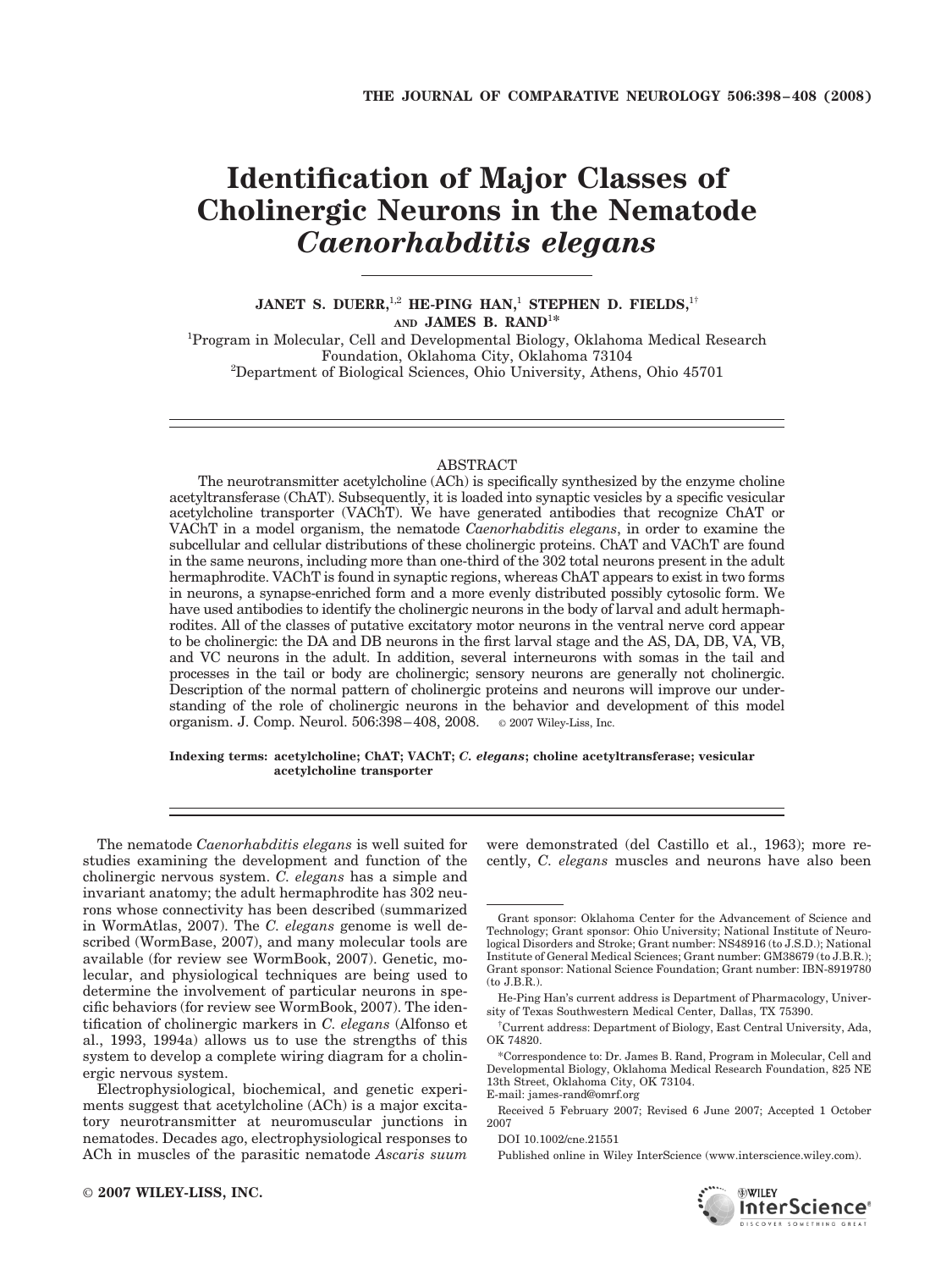shown to respond to ACh (for review see Francis et al., 2003). ACh is synthesized by the enzyme choline acetyltransferase (ChAT); ChAT activity has been demonstrated in excitatory motor neurons in *A. suum* (Johnson and Stretton, 1985). In *C. elegans*, ChAT is encoded by the gene *cha-1*; mutants show severe changes in locomotion, pharyngeal pumping, egg laying, and other behaviors (Rand and Russell, 1984; Alfonso et al., 1994a). If ChAT activity is totally lacking, embryos hatch but are almost paralyzed and slowly shrink and die (Rand, 1989). The response to ACh is mediated via multiple types of ionotropic nicotinic ACh receptors (for review see Brown et al., 2006), G-protein-linked muscarinic receptors (Lee et al., 1999, 2000; Min et al., 2000), and ACh-gated chloride channels (Putrenko et al., 2005); receptors are present on muscles and neurons (for review see Francis et al., 2003).

Because ACh itself cannot be readily localized by histochemical or immunological techniques, antibodies to ChAT have been used to identify putative cholinergic neurons. Antibodies to the vesicular acetylcholine transporter (VAChT), which loads ACh into synaptic vesicles, also appear to be specific to cholinergic neurons; VAChT and ChAT are coexpressed in neurons in *C. elegans* and mammals (Alfonso et al., 1993; Weihe et al., 1996; Gilmor et al., 1996).

In *C. elegans*, ChAT and VAChT are encoded by the *cha-1* and *unc-17* genes, respectively (Alfonso et al., 1993, 1994b). We now report the production and use of antibodies to *C. elegans* ChAT and VAChT. ChAT appears to be present in two forms, one fairly uniformly distributed and one that is enriched in synaptic regions; VAChT is primarily synaptic. In the adult ventral nerve cord (VNC), six classes of motor neurons, three innervating dorsal body muscles and three innervating ventral body muscles, are cholinergic; these complement the two described -aminobutyric acid (GABA)-ergic classes (McIntire et al., 1993). In addition, several other motor neurons and interneurons in the body and the tail appear to be cholinergic.

## **MATERIALS AND METHODS Growth and strains**

Nematodes were grown on *E. coli* grown on NGM agar (Stiernagle, 2006). *C. elegans* strains used included wildtype Bristol strain N2 (Brenner, 1974) and strains with the following mutations: *cha-1(md39ts)*, *unc-17(e245)*, *ctIs43* [*Pdbl-1::GFP, unc-119(*-*)*]; dbl-1::GFP; unc-119(-)] (Suzuki et al., 1999), *inIs179* [*Pida-1::GFP*] (Zahn et al., 2001), *mgIs21* [*Plin-11-ABCDE::GFP; rol-6*] (Hobert et al., 1998); *otIs107* [*ser-2promoter1::GFP; lin-15(*-*)*] (Tsalik et al., 2003), and *oxIs12* [*Punc-47::GFP; lin-15(*-*)*] (McIntire et al., 1997). The *cha-1(md39ts)* mutation is a temperature-sensitive allele that is viable and slightly uncoordinated at 15°C and sterile and virtually paralyzed at 25°C; it was isolated in a noncomplementation screen as previously described (Alfonso et al., 1993). RM980, an *unc-104(e1265)* strain containing an uncharacterized partial suppressor, was crossed to strains containing green fluorescent protein (GFP) expressed in specific neurons to generate mutants in which GFP was expressed in an *unc-104* background. Most of these *unc-104*;GFP strains were significantly less healthy than *unc-104* alone. Several of the *C. elegans* strains as well as *Caenorhabditis briggsae* (AF16), *Caenorhabditis remanei* (EM464), and a

*Pellioditis* sp. (DF5039) were provided by the Caenorhabditis Genetics Center (St. Paul, MN). Unless otherwise noted, references to wild-type nematodes refer to *C. elegans*.

#### **Synthesis of fusion proteins**

Fusion proteins were constructed using maltose binding protein (MBP) vectors (pMAL-c or pIH902; New England BioLabs, Beverly, MA). The ChAT-MBP fusion vector was synthesized by inserting a *cha-1* cDNA containing the complete open reading frame (approximately 1.9 kb) for ChAT (Alfonso et al., 1994a) into the StuI site. The VAChT-MBP fusion vector was synthesized by inserting a full-length cDNA for *unc-17* (Alfonso et al., 1993) between the StuI and PstI sites.  $E.$   $coll$  (DH5 $\alpha$ ) were transfected and induced to synthesize fusion protein; fusion proteins were purified from bacterial extracts by passage over amylose columns. The ChAT-MBP protein was cleaved by incubation with factor Xa to generate antigen. VAChT-MBP could not be stably cleaved by factor Xa under a variety of conditions. Therefore, VAChT-MBP was frozen after purification and the intact fusion protein was used as an antigen.

## **Generation of Antibodies to ChAT and VAChT**

Initially, four *C. elegans* ChAT and four *C. elegans* VAChT synthetic peptides were used as immunogens in 30 mice, 10 rabbits, and 25 chickens. Synthetic peptides were left free or were cross-linked with glutaraldehyde to serum albumin (Duerr, 2006). Immunizations with two cross-linked peptides were successful; serum from a rabbit (R388) temporarily bound to the albumin-coupled ChAT peptide AFRSDPRTDLQHFK, and serum from another rabbit (R383) bound to the albumin-coupled VAChT peptide NPHRRGTDSHGEKVQGT. Fusion proteins were used alone or in addition to cross-linked peptides as immunogens in additional animals (10 mice, 3 rabbits, and 6 chickens). None of the polyclonal sera generated consistently recognized ChAT in fixed tissue. One chicken (C49) temporarily produced antibodies to ChAT that exhibited a weak staining pattern similar to that seen with R388 anti-ChAT. One of three fusions of spleens from mice immunized with ChAT fusion protein and peptides yielded five mouse monoclonal antibodies (MAbs 1401, 1402, 1414, 1415, and 1432) that recognize ChAT fusion protein but do not bind to any individual albumin-coupled synthetic peptide. Antibodies that recognize VAChT were generated in three chickens (C94, C95, and C96), and one of two fusions produced a mouse monoclonal antibody that recognizes VAChT fusion protein (MAb1403).

## **Purification of Antibodies to ChAT and VAChT**

Supernatants were used or mouse antibodies were purified from ascites with an ImmunoPure Plus Kit (Pierce, Rockford, IL). Chicken IgY antibodies were isolated from egg yolks with sequential PEG precipitations and chicken antibody preparations and rabbit sera were affinity purified. Occasionally, antibodies generated against ChAT or VAChT were affinity depleted before affinity purification as follows. Dilute serum was preincubated with a nitrocellulose membrane containing a different fusion protein (e.g., anti-VAChT-MBP sera was incubated with a ChAT-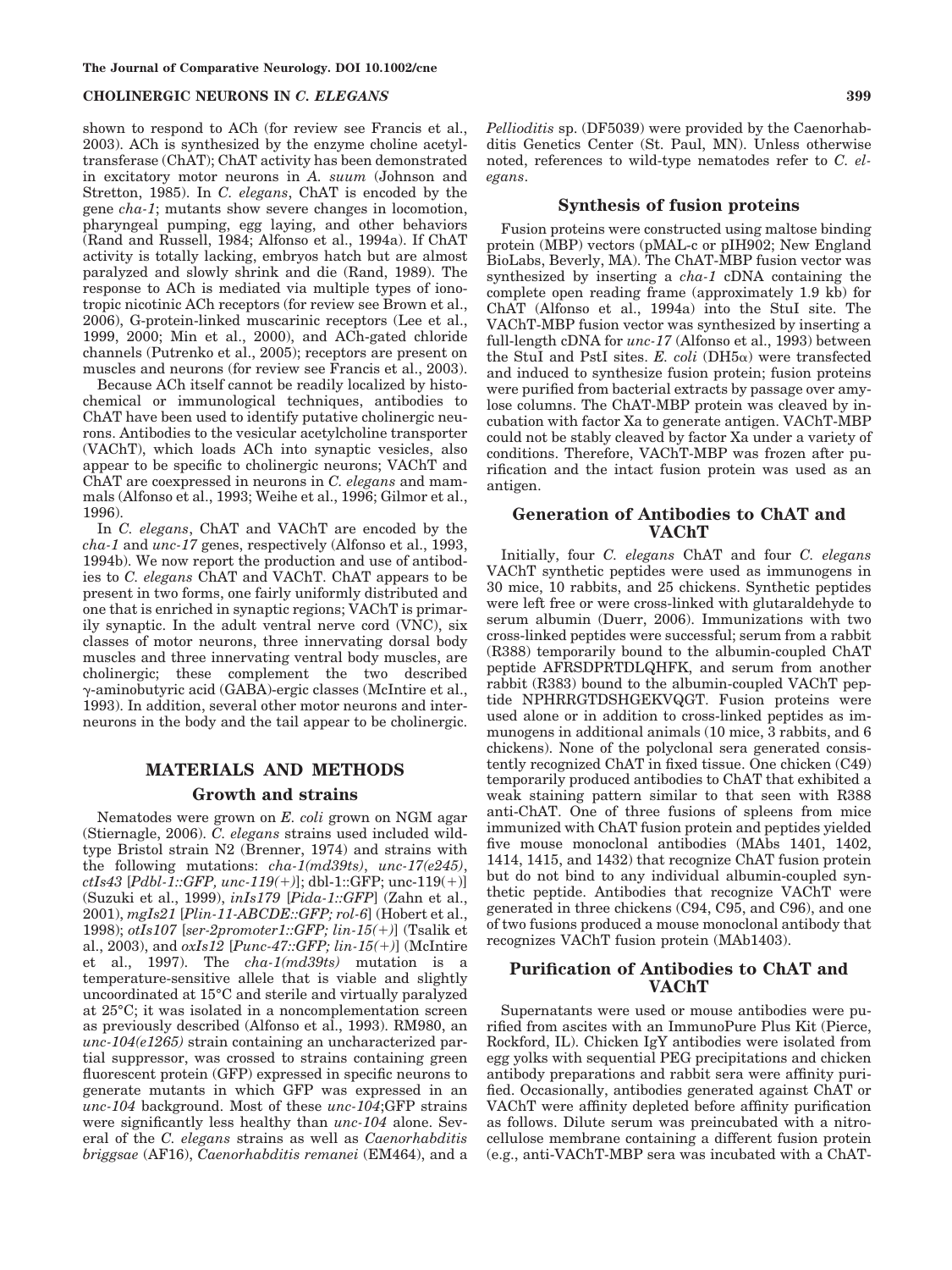#### **400 J.S. DUERR ET AL.**

MBP membrane) or maltose binding protein alone before affinity purification (Duerr, 2006).

## **Western transfers**

Fusion proteins purified from *Escherichia coli* were separated, transferred to nitrocellulose membranes (Sartorius, Goettingen, Germany), and incubated as previously described (Duerr, 2006). Bound antibody was visualized after 5–15 minutes of incubation in TMB or LumiGlo chemiluminescent substrate (Kirkegaard and Perry Laboratories, Gaithersberg, MD). For Western transfers of endogenous protein, mixed populations of *C. elegans* were rinsed, incubated in solubilization buffer with protease inhibitors, microwaved, and diluted in protein sample buffer. The mixture was boiled for 7 minutes (for anti-ChAT) or incubated at 70°C for 20 minutes (for anti-VAChT), passed through a 26-gauge needle, spun for 1 minute at high speed, then immediately frozen or run out on a gel for Western analysis.

## **Immunocytochemistry**

Immunocytochemistry was performed as previously described, using methanol acetone fixation and primary antibodies to ChAT or VAChT from diluted cell supernatants or from purified polyclonal serum at 1:50 –1:200 (Duerr, 2006). Rabbit antisera against GFP were obtained from Invitrogen (No. A-6455, raised against GFP purified directly from the jellyfish *Aequorea victoria*) and from Clontech (No. 632377, raised against a mixture of peptides from the middle and C-terminus of *A. victoria* GFP). We have established specificity for both types of GFP antibodies: in each case, staining is seen only in animals expressing a GFP transgene. In addition, for several transgenic strains, we find equivalent immunostaining using the two different anti-GFP antibodies. Rabbit antisera against the UNC-86 transcription factor (prepared from *E. coli*expressed UNC-86 protein) were obtained from J.Y. Sze (Albert Einstein College of Medicine). With indirect immunofluorescence, affinity-purified UNC-86 antibodies stain 47 cell nuclei in wild-type animals, but an *unc-86* null mutant shows no specific staining (Finney and Ruvkun, 1990); these antibodies therefore appear to be specific for the UNC-86 protein. Stained nematodes were examined with a Zeiss Axiophot microscope.

#### **Transgenic animals**

Cosmid F57G7 (a gift of Alan Coulson, Wellcome Trust Sanger Institute) contains the entire coding sequences for *cha-1* and *unc-17* as well as 13 kb upstream of the first exon and 11 kb downstream of the *cha-1* poly-A addition site (Alfonso et al., 1994a). F57G7 (concentration 15  $\mu$ g/ ml) was injected with or without a plasmid containing the dominant marker *rol-6(su1006)* (220 µg/ml) into *unc*-*17(e245)* or *cha-1(md39ts)* mutants using standard *C. elegans* transformation techniques (Mello and Fire, 1995).  $F_1$  transformants were identified by their improved growth and coordination and, in some cases, roller phenotype and were used to establish six independent transformed lines for each condition.

#### **Image acquisition and processing**

Confocal images were taken with a Leica TCS NT or a Zeiss LSM-510 scanning confocal microscope. Confocal collection parameters were adjusted to allow full utilization of a 256-level gray scale for each fluorochrome. Files were saved with Zeiss or Leica software as single image planes or as maximum projections of image series, then exported as TIFF files. In Adobe Photoshop, the false colors were set and brightness and contrast (gamma value and range) were adjusted. In some cases, the background outside of the nematode of interest was set as black (e.g., in Fig. 1, a portion of another nematode was "removed" by setting the background to black). No other image manipulations were performed. Image enhancement of other images was similarly done in Adobe Photoshop, adjusting brightness and contrast (gamma value and range) of individual color channels. The rabbit 388 anti-ChAT and Western images were made from scanned slides, imported into Adobe Photoshop as TIFF files.

#### **RESULTS**

#### **Isolation and characterization of antibodies**

We previously generated and used antibodies against *C. elegans* ChAT and VAChT to show coexpression in the nervous system, including in two specific neurons in the pharynx (Alfonso et al., 1993). In the present study, we have generated more robust monoclonal or polyclonal antibodies and have used these antibodies to identify cholinergic neurons in the body of *C. elegans* (Fig. 1). Immunization of numerous animals with a ChAT-MBP fusion protein led to the generation of five monoclonal antibodies (MAbs 1401, 1402, 1414, 1415, 1432) that recognize ChAT on Western blots and in fixed tissue. Immunizations with VAChT peptides or VAChT-MBP fusion protein led to the generation of four polyclonal sera (R383, C94, C95, C96) and one monoclonal antibody (MAb1403) that recognize VAChT on Western blots and in fixed tissue.

Several lines of evidence indicate that these antibodies are specific. 1) Staining in the nervous system was eliminated when the antibodies were preincubated with the appropriate fusion protein. 2) Immunoreactivity with anti-VAChT antibodies was decreased in specific mutant alleles of *unc-17*, whereas anti-ChAT staining was decreased in specific *cha-1* mutants. 3) Both anti-VAChT and anti-ChAT immunoreactivity were increased in transgenic strains carrying cosmid F57G7, which contains the *unc-17* and *cha-1* genes (Fig. 1). 4) Anti-VAChT antibodies recognized VAChT-MBP fusion protein but not ChAT-MBP fusion protein on Western blots, whereas anti-ChAT monoclonal antibodies recognized ChAT-MBP but not VAChT-MBP on Western blots. (Polyclonal anti-ChAT antibody R388 was suitable for immunocytochemistry but did not recognize ChAT protein on Western blots.) The five monoclonal antibodies generated against ChAT apparently recognize different epitopes of the protein; when partially degraded ChAT fusion protein is separated and transferred for Western analysis; the five monoclonal antibodies recognize different size degradation products.

Both VAChT and ChAT were difficult to detect in Western blots made from whole nematode protein preparations (Fig. 2), probably because of their low abundance. The five anti-ChAT monoclonal antibodies detected a protein of the same size (although MAb1432 worked poorly); the size was consistent with that expected from the *cha-1* coding sequence, 71.5 kDa (Alfonso et al., 1994a). All anti-VAChT antibodies detected a band that was smaller than the 58-kD size expected from the *unc-17* cDNA sequence (Alfonso et al., 1993) but was consistent with the size of the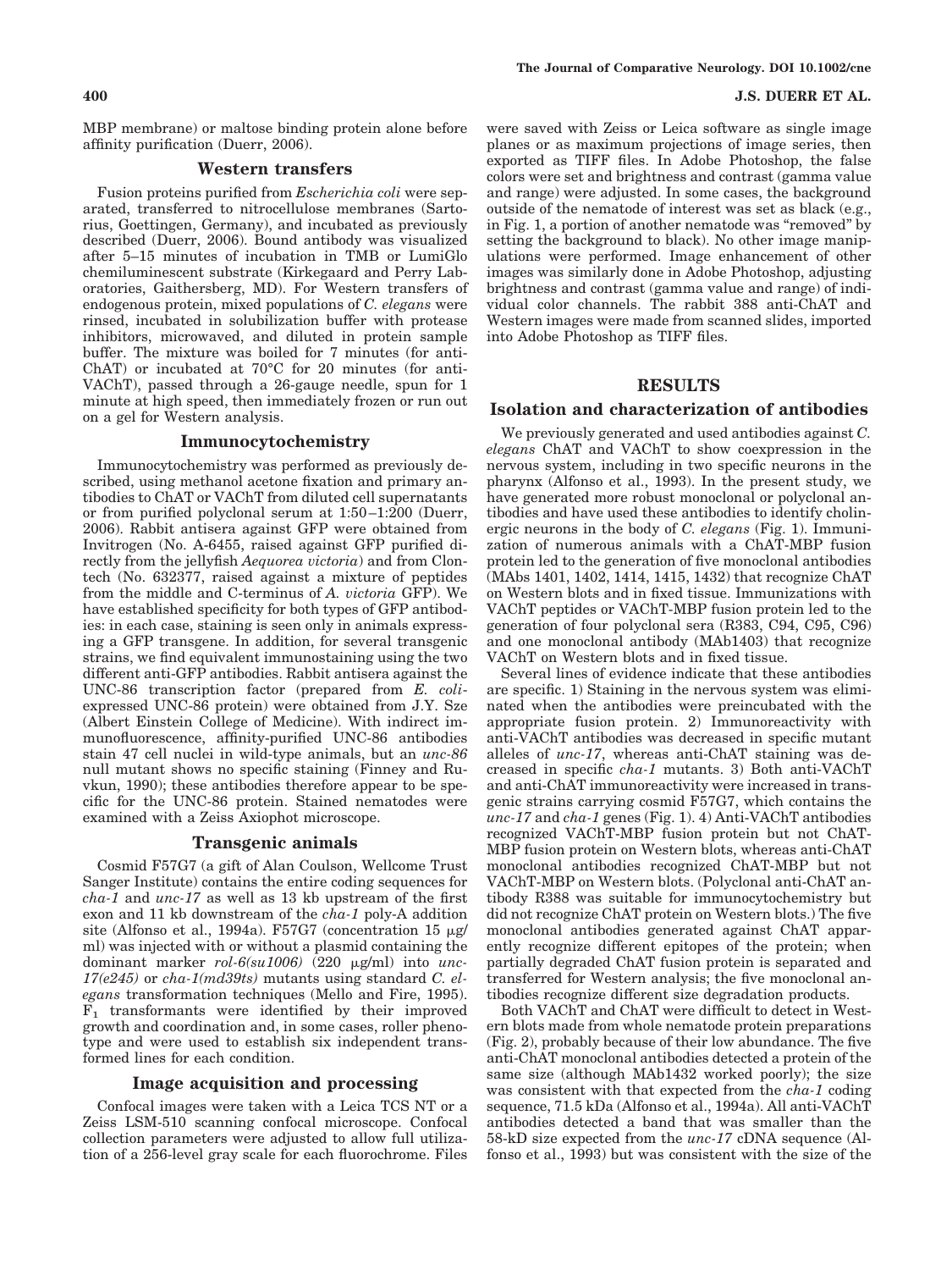

Fig. 1. The cholinergic nervous system in *C. elegans*. **A:** Diagram of an adult hermaphrodite, indicating the major nerve tracts (sublat: sublateral nerve cord). **B:** Vesicular acetylcholine transporter (VAChT) immunoreactivity (with monoclonal antibody MAb1403) in an adult hermaphrodite is punctate and is in many nerve tracts. **C:** Anti-VAChT immunoreactivity (MAb1403 in magenta) in a transgenic L3 larva overexpressing both the CHA-1 and the UNC-17 proteins; these animals have the genotype *cha-1(md39ts);mdEx8* [cosmid F57G7]. Nuclei are stained blue (with DAPI). **Inset:** Enlargement  $(\times 3)$  of the indicated VNC region shows a subset of cells in the VNC containing VAChT. In all images, anterior is to the left; ventral is downward. Scale bars = 100  $\mu$ m in B (applies to A,B); 40  $\mu$ m in C.



Fig. 2. ChAT and VAChT immunoreactivity on Western blots and cell identification in the ventral nerve cord in *unc-104* mutants. Left: Anti-ChAT MAb1401 (left lane) or anti-VAChT MAb1403 (right lane) was incubated with a Western membrane prepared using protein from wild-type nematodes. Anti-ChAT labels a band of  $\sim$  70 kDa, whereas anti-VAChT predominantly labels a band of 40 kDa. Right: The anterior VNC of an *unc-104;oxIs12* [*Punc-47::GFP;lin-15(*-*)*] adult hermaphrodite (which expresses

GFP in the GABAergic neurons) was stained with anti-GFP (green), anti-VAChT (MAb1403; magenta), and DAPI (blue). Ventral cord motor neurons are either GFP positive or VAChT positive. The **inset** shows an expanded region of the nerve cord with individual neurons identified; the VC1 neuron is not noticeably VAChT positive and the VC2 neuron is only faintly VAChT positive (see text for discussion). The expanded region is 110  $\mu$ m. Scale  $bar = 20 \mu m$ .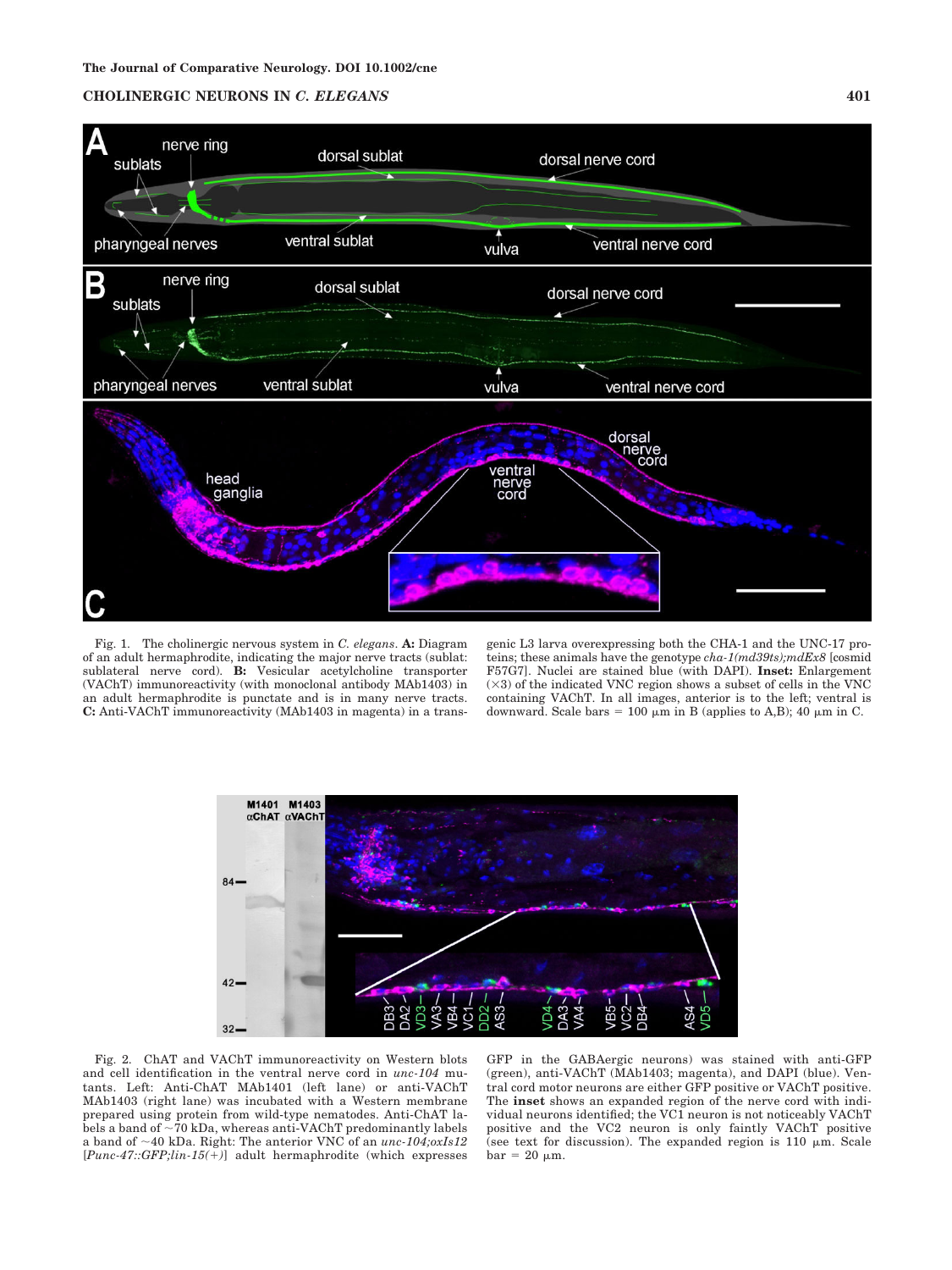VAChT-MBP fusion protein expressed in *E. coli*. Higher molecular weight bands were variably detected with anti-VAChT at approximately 100 kD and 130 kD; these may represent VAChT in protein complexes (Sandoval et al., 2006).

## **Staining patterns of ChAT and VAChT**

As reported previously, VAChT immunoreactivity is present in the nervous system in puncta that correspond to synaptic regions (Alfonso et al., 1993); the pattern was identical for all anti-VAChT antibodies. Unexpectedly, different antibodies to ChAT revealed different patterns of staining. We previously reported that a polyclonal antibody (R388) generated against a ChAT peptide smoothly labeled the processes or somas of specific neurons, including motor neurons with commissures in the body (members of the classes DA, DB, and AS) and several cells in the pharynx. These cells corresponded to cells labeled in a more punctate manner with anti-VAChT antibodies. However, we now report that, with monoclonal antibodies against ChAT fusion protein, two additional patterns of staining were observed (Fig. 3). With monoclonal antibodies 1402 and 1414, immunoreactivity was largely present in synaptic regions and was very similar to staining with anti-VAChT antibodies (Figs. 3, 4). With the three other monoclonal antibodies (MAbs 1401, 1415, 1432), staining included both punctate regions associated with synapses and smoother areas of staining in somas and processes; this staining appeared to be cytosolic or associated with the plasma membrane and other membranes. In addition, distributed punctate anti-ChAT staining was occasionally detected in nonneuronal tissues (presumably hypodermis and/or muscle) in the head; we do not know whether this immunoreactivity was specific, but ChAT activity has been detected in the hypodermis of the head of the large parasitic nematode *A. suum* (Johnson and Stretton, 1985). The three different patterns of subcellular staining of ChAT (smooth with R388; punctate with MAbs1402/1414; mixed with MAbs1401/1415/1432) all appear to be specific: they were found in the same cells in the body and tail, showed decreased staining in specific *cha-1* mutants, and showed increased staining in transgenic strains containing extra copies of the *cha-1* and *unc-17* genes (see below). Finally, all of the monoclonal antibodies recognize a protein of a similar size on Western blots of endogenous *C. elegans* proteins (Fig. 2). Our current hypothesis is that the different antibodies preferentially recognize different forms of the protein (see Discussion).

Transgenic lines containing copies of a cosmid including *cha-1* and *unc-17* sequences in either *unc-17(e245)* or *cha-1(md39ts)* mutant backgrounds were generated. These two mutants were selected as recipients for the cosmid because of their severe behavioral phenotypes and the ease of identifying transgenic rescue. The *unc-17(e245)* mutant showed decreased VAChT immunoreactivity but normal ChAT immunoreactivity (Sandoval et al., 2006). Eighteen separate lines all showed increased levels of staining with anti-ChAT (monoclonal and, when examined, R388 polyclonal) and anti-VAChT (monoclonal and polyclonal) antibodies (Fig. 1). Staining appeared to be restricted to the appropriate endogenously staining neurons but was enhanced throughout neuronal somas and processes, aiding in identification of individual cells.

The subcellular localizations of VAChT and monoclonal ChAT immunoreactivity were altered in *unc-104(e1265)*

**402 J.S. DUERR ET AL.**



Fig. 3. The pattern of ChAT immunoreactivity in wild-type *C. elegans* varies for different antibodies. **A:** Polyclonal R388 anti-ChAT staining is faint and relatively smooth in the ventral nerve cord  $(magenta = ChAT and blue = nuclei).$  **B:** The dorsal nerve cord and some commissures (arrowheads) are evenly stained with R388 anti-ChAT. **C–F:** ChAT labeled with one of the "mixed"-pattern monoclonal antibodies, MAb1401, is more punctate than R388, but is less punctate than MAb1414 (G–J). C: MAb1401 anti-ChAT (magenta) in the ventral nerve cord. D: MAb1401 ChAT (magenta) is unevenly distributed in the dorsal nerve cord; it does not label commissures and is barely detectable in the dorsal sublateral nerve cords (sub). E: MAb1401 anti-ChAT (magenta) partially colocalizes with VAChT (green); ChAT is more abundant in the cytoplasm around some neuronal nuclei (blue). F: MAb1401 anti-ChAT (magenta) and VAChT (green) in the dorsal nerve cord are only partially colocalized. **G–J:** ChAT labeled with one of the "punctate" pattern monoclonal antibodies, MAb1414, is highly colocalized with VAChT. G: MAb1414 anti-ChAT (magenta) in the ventral nerve cord and ventral sublateral nerve cord (sub) is highly punctate. H: MAb1414 ChAT (magenta) is very punctate in the dorsal nerve cord and dorsal sublateral nerve cord; it does not label commissures. I: MAb1414 anti-ChAT (magenta) strongly colocalizes with VAChT (green). J: MAb1414 anti-ChAT (magenta) and VAChT (green) strongly colocalize in the dorsal nerve cord. The top two panels were imaged with a standard fluorescence microscope; the others were imaged with a confocal microscope. E, F, I, and J shown green C96 anti-VAChT staining and blue nuclei stained with DAPI. (Nuclei in the region of the dorsal nerve cord are not shown, because no neuronal nuclei lie within this region.) Scale bar =  $10 \mu m$ .

mutants (Figs. 2, 4). UNC-104 encodes a kinesin required for normal transport of synaptic vesicles and some associated proteins to synapses (Hall and Hedgecock, 1991; Otsuka et al., 1991). In *unc-104* mutants, there are large numbers of vesicles in neuronal cell bodies as well as synaptic vesicle proteins such as synaptotagmin (Nonet et al., 1993). In *unc-104* mutants, both VAChT and monoclonal ChAT immunoreactivities were more concentrated in the somas of a subset of neuronal cell bodies. However, although VAChT immunoreactivity was significantly decreased in the dorsal nerve cord and nerve ring with any of the anti-VAChT antibodies, anti-ChAT staining was still present in the nerve ring with the "smooth" (R388)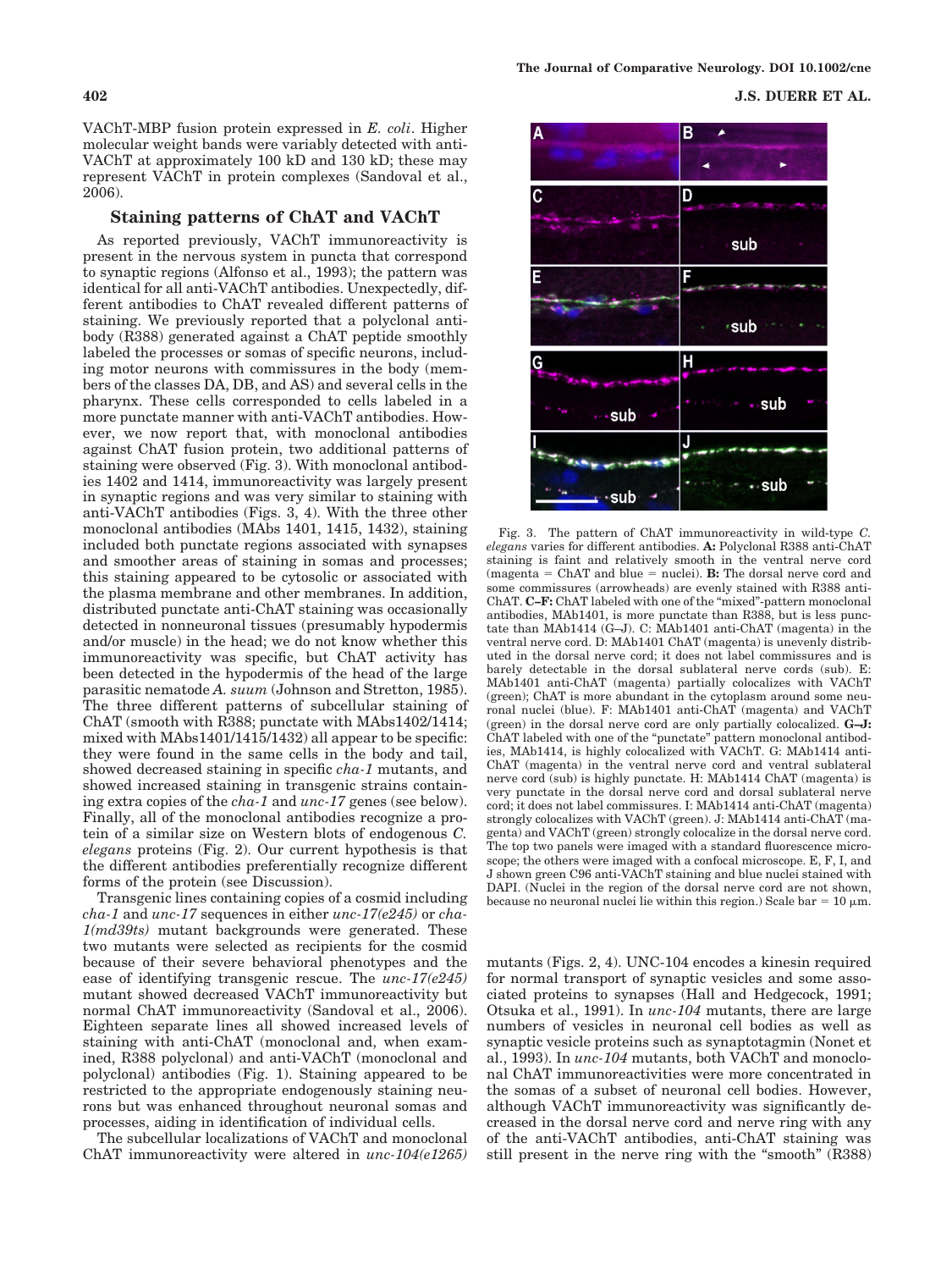

Fig. 4. ChAT and VAChT immunolocalization in wild-type animals and *unc-104* mutants. **A–C:** The nerve ring of a wild-type adult hermaphrodite was stained with anti-VAChT (A; polyclonal C96 in green) and "mixed" monoclonal antibodies to ChAT (B; MAbs 1401 - 1415 - 1432 in magenta). Both proteins are found predominantly in the nerve ring, but ChAT is less punctate and is more prevalent in neuronal somas. C: Fused image. D–F: Anti-VAChT (**D**; green) and "punctate" anti-ChAT (**E**; MAbs 1402 + 1414 in magenta) are more colocalized in the nerve ring of a wild-type hermaphrodite, although there are still some differences in relative intensity in different regions. **F:** Fused image. **G–I:** In *unc-104* mutants, many synaptic

and "mixed" (MAbs1401/1415/1432) antibodies (Figs. 3, 4). In addition, the location of the puncta within the somas was not identical for anti-VAChT and anti-ChAT antibodies (Fig. 4). This suggests that both VAChT and at least one form, but not all forms, of ChAT are associated with synaptic vesicles or are transported by UNC-104.

## **Identification of cholinergic neurons in the ventral nerve cord**

In total, 75 VNC motor neurons have somas in the VNC or adjacent ganglia: 58 in the VNC proper, 10 in the retrovesicular ganglion at the anterior portion of the VNC, and 7 in the preanal ganglion at the posterior portion of the VNC. These motor neurons predominantly innervate the dorsal or ventral body wall muscle and have been assigned to eight classes by birth time and location, direction of extension of processes, and patterns of connectivity (White et al., 1976, 1986). For the present study, we have limited our analysis to the 65 motor neurons with somas in the VNC proper and the preanal ganglion. On the basis of the cell body staining observed in the transgenic (overexpressing) strains (Fig. 1), *unc-104* mutants (Figs. 2, 4), and wild-type animals, we have identified 49 of these 65 "ventral cord" motor neurons (45 in the VNC proper and 4 in the preanal ganglion) as putative cholinergic neurons (see Table 1).

vesicles and associated proteins are mislocalized to cell somas rather than at synapses. G: Anti-VAChT (green) is found predominantly in puncta in neuronal somas, rather than in the nerve ring, whereas "mixed" anti-ChAT (H; MAbs  $1401 + 1415 + 1432$  in magenta) is still found in the nerve ring, as well as at higher levels in neuronal somas. I: Fused image. **J–L:** In *unc-104* mutants, anti-VAChT (J; green) and "punctate" anti-ChAT (K; MAbs 1402 + 1414 in magenta) are found predominantly in the same neuronal somas. L: Fused image. The location of the nerve ring  $(NR)$  is shown in the fused images  $(C, F, I, L)$ and was determined by the absence of cell somas (nuclei indicated by staining with DAPI; not shown). Scale bar = 20  $\mu$ m.

TABLE 1. Cholinergic Neurons<sup>1</sup>

| Name               | No. of cells          | Cell type     | <b>Notes</b>       |
|--------------------|-----------------------|---------------|--------------------|
| ALN                | $2$ in LG             | Interneurons  | Weak and variable  |
| AS                 | 9 in VNC (AS2-10)     | Motor neurons |                    |
|                    | 1 in PAG (AS11)       |               |                    |
| DA                 | 6 in VNC (DA2-7)      | Motor neurons |                    |
|                    | 2 in PAG (DA8-9)      |               |                    |
| $_{\rm DB}$        | 5 in VNC (DB3-7)      | Motor neurons |                    |
| <b>DVC</b>         | 1 in DRG              | Interneuron   |                    |
| <b>HSN</b>         | 2 at vulva            | Motor neurons | Stains in adult.   |
| <b>PLN</b>         | $2$ in LG             | Interneurons  | Weak and variable  |
| <b>PVC</b>         | $2$ in LG             | Interneurons  | Weak and variable  |
| <b>PVP</b>         | 2 in PAG              | Interneurons  |                    |
| <b>PVW</b>         | $2$ in LG             | Interneurons  | Weak and variable  |
| SDQ.               | 2 in body             | Interneurons  |                    |
| VA                 | 10 in VNC (VA2-11)    | Motor neurons |                    |
|                    | 1 in PAG (VA12)       |               |                    |
| <b>VB</b>          | 9 in VNC (VB3-11)     | Motor neurons |                    |
| VC                 | 6 in VNC              | Motor neurons | Stains in adult;   |
|                    |                       |               | VC1,2,6 often weak |
| <b>Total motor</b> | 45 in VNC             |               |                    |
| neurons            | 2 at vulva            |               |                    |
|                    | 4 in $PAG = 51$ total |               |                    |
| Total              | 2 in body             |               |                    |
| interneurons       | 2 in PAG              |               |                    |
|                    | 8 in LG               |               |                    |
|                    | $1$ in DRG = 13 total |               |                    |

<sup>1</sup>In addition to the cells listed, we currently estimate that there are approximately 55 cholinergic neurons (in hermaphrodite adults) not listed in here. These include 7 "ventral cord motor neurons" with cell bodies in the retrovesicular ganglion,  $\sim$  20 cells with cell bodies in the head and projections in the sublateral nerve cords (including the anterior sublateral nerve cords), 7-10 cells in the pharynx, and  $\sim$  20 additional cells in the head ganglia. PAG, preanal ganglion; DRG, dorsorectal ganglion; LG, lumbar ganglia.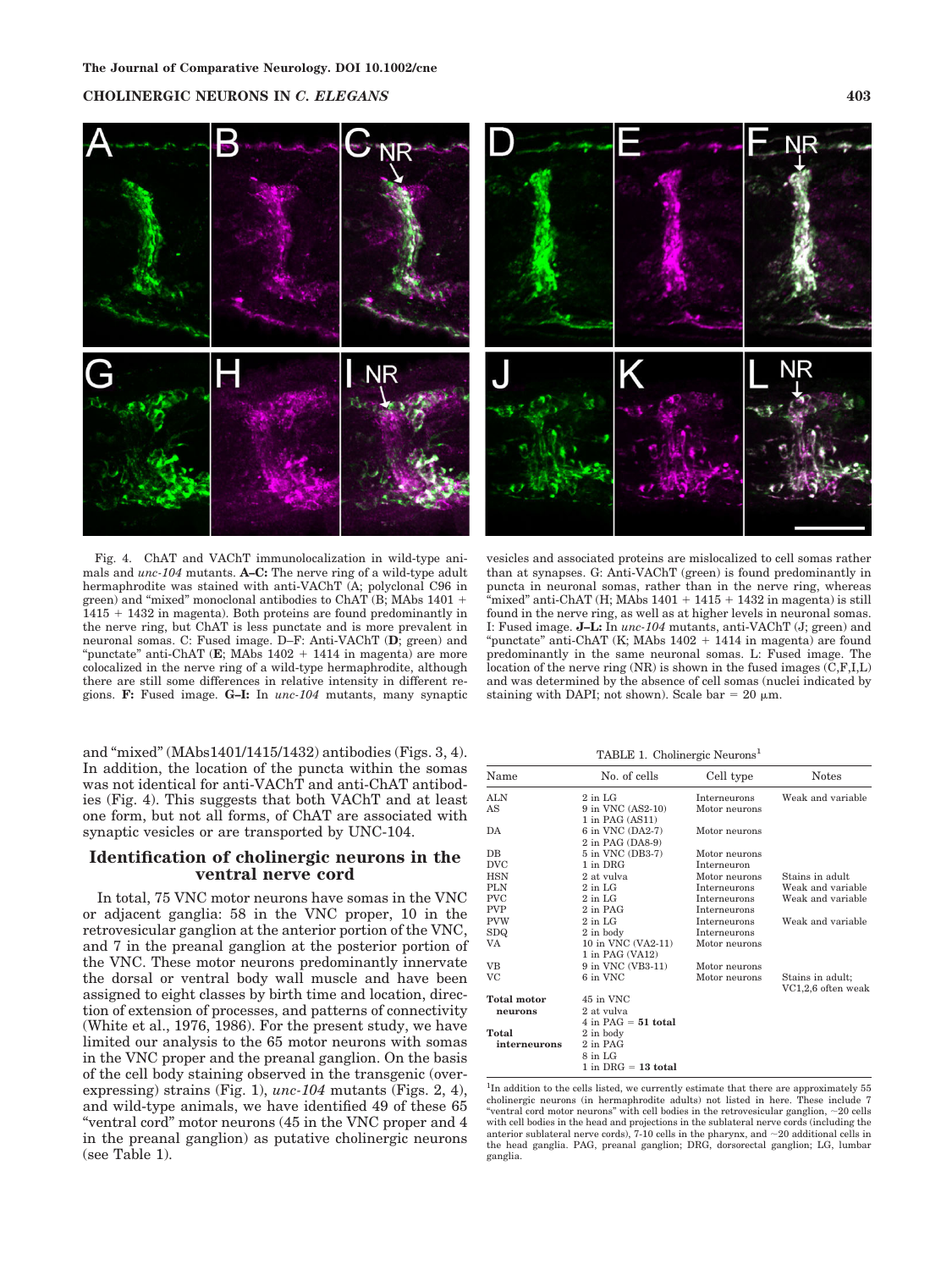The *unc-104* mutant and transgenic strains were needed for proper identification of the neurons, because many neurons have overlapping synapses, so localization of synapses is not sufficient for cell identification. On the other hand, the locations of the somas of motor neurons in the VNC are predictable (but not quite unique); analysis of somatic staining in transgenic strains and strains containing *unc-104* allowed specific cell identification. For confirmation, we used reporter strains that express GFP in specific neurons (*mgIs21*, Hobert et al., 1998; *oxIs12*, McIntire et al., 1997). The reporters were crossed into an *unc-104* background or into a transgenic strain that overexpressed *cha-1* and *unc-17*, and then immunocytochemistry was used to localize GFP and VAChT or ChAT (Fig. 2).

The cholinergic neurons in the VNC of the adult hermaphrodite are members of six different motor neuron classes: AS, DA, DB, VA, VB, and VC (White et al., 1976, 1986). DA and DB are two of the three embryonically derived classes of motor neurons; they innervate dorsal body wall muscles in first stage (L1) larvae (Sulston, 1976). Both classes are immunoreactive for VAChT and ChAT in L1 animals and in all subsequent stages (Fig. 1). The DA and DB neurons may also express the choline reuptake transporter *cho-1* (Okuda et al., 2000; Matthies et al., 2006). The third embryonic motor neuron class is the DD neurons; they initially innervate ventral muscle and subsequently rewire to innervate dorsal muscle (White et al., 1976). These neurons were previously identified as containing GABA at all stages (McIntire et al., 1993); there is no overlap between these GABAergic cells (identified by GFP expression in *unc-104;oxIs12* [*Punc-47::GFP; lin-15(*-*)*]; McIntire et al., 1997) and VAChT- and ChAT-expressing cells (Fig. 2).

At the end of the first larval stage (L1), five additional classes of motor neurons (AS, VA, VB, VC, and VD) are born and migrate into the VNC (Sulston, 1976). The location of the somas in the VNC of adults is slightly variable because of differences in the relative positions of the embryonic and larval neuronal somas. Making the plausible assumption that members of the same motor neuron class use the same neurotransmitter, as has been shown in *A. suum* (Johnson and Stretton, 1985, 1987), we have determined that the four non-GABAergic classes of postembryonically derived motor neurons, AS, VA, VB, and VC cells, are positive for ChAT and VAChT and are thus presumably cholinergic (Fig. 2). Thus, all of the motor neurons with cell bodies in the VNC appear to be either cholinergic or GABAergic.

## **ChAT and VAChT expression in ventral cord cholinergic neurons**

At hatch, all 16 of the cholinergic motor neurons in the VNC and adjacent ganglia (9 DA neurons and 7 DB neurons) show similar levels of ChAT and VAChT immunoreactivity. Neurons that arise during the last part of the first larval stage are born slightly laterally and migrate into the VNC; some of these neurons become immunoreactive shortly thereafter. The absolute level of protein expression cannot be directly evaluated in individual cells in wildtype animals, but, with the more somatic anti-ChAT monoclonal antibodies, immunoreactivity decreased in the posterior half of the VNC (but not in the preanal ganglion). In addition, anti-VAChT and anti-ChAT staining in the dorsal nerve cord decreased in the posterior portion of the body. In *unc-104* mutants and in overexpressing transgenic nematodes, somatic staining is similarly uneven, with lower protein levels in a subset of somas in the posterior VNC. Occasionally, individual AS, VA, or VB somas do not show appreciable immunoreactivity.

The VC neurons, unlike the AS, VA, and VB neurons, often do not show ChAT or VAChT immunoreactivity until the adult stage. This is similar to the delayed appearance of FMRFamide-related immunoreactivity in the VC neurons observed by Schinkmann and Li (1992). In addition, the adult VC4 and VC5 neurons always show bright VAChT and ChAT immunoreactivity whereas immunoreactivity in VC1-3 and VC6 is generally lower and, in some adults, may be undetectable in VC1, VC2, or VC6 (see Fig. 2). These differences in intensity may reflect fewer synapses or less protein per synapse or both. As we have reported previously, the VC4 and VC5 motor neurons are particularly immunoreactive for VAChT in adults (Duerr et al., 2001). They do not appear to show higher than average levels of anti-ChAT immunoreactivity. These neurons form arborizations at the vulva and innervate the vulval muscles (Li and Chalfie, 1990). VC4 and VC5 are also strongly positive with antibodies to the vesicular monoamine transporter and are weakly positive with antibodies to the neurotransmitter serotonin (Duerr et al., 2001).

## **Other cholinergic neurons in the body and the tail**

In addition to the ventral cord motor neurons, there are 16 other sensory, motor, or interneurons with somas in the midbody. Cells that are immunoreactive for ChAT and VAChT include the bilateral pair of HSN neurons, which provide major innervation of the vulval muscles and the VC motor neurons (White et al., 1986). As we previously reported, the HSNs are weakly positive for ChAT and VAChT (Duerr et al., 2001). The HSNs are strongly positive with antibodies to serotonin (Desai et al., 1988) and antibodies to the vesicular amine transporter (Duerr et al., 1999). Finally, as with the VCs, they are positive with antibodies to FMRFamide-related peptides (Schinkmann and Li, 1992). Thus, the HSNs and VCs are similarly complex in their neurotransmitter phenotype (potentially aminergic, cholinergic, and peptide containing) and in their major region of innervation, the vulva. There is strong pharmacological, genetic, and behavioral evidence that HSNs and VCs and ACh and serotonin are all important for regulating egg laying in vivo (for review see Schafer, 2006).

Elsewhere in the body, SDQR (with a lateral soma in the right anterior body) and SDQL (with a lateral soma in the left posterior body) are positive for ChAT and VAChT. These are interneurons with anterior processes that run in the dorsal sublateral nerve cords to the nerve ring and synapse onto "command" interneurons involved in locomotion, such as AVA and AVB (White et al., 1986). Staining in SDQR is very intense and is significantly stronger than that in SDQL. There are eight minor nerve bundles that run through the body of *C. elegans*: two ventral sublateral nerve cords, two dorsal sublateral nerve cords, and two pairs of lateral nerve bundles (White et al., 1986; see Fig. 1). These bundles generally contain the axons of two to five neurons whose cell bodies lie laterally in the body, in the head, or in the tail. We have found regular punctate staining with anti-ChAT and anti-VAChT in the four sublateral nerve cords. At least some of this punctate staining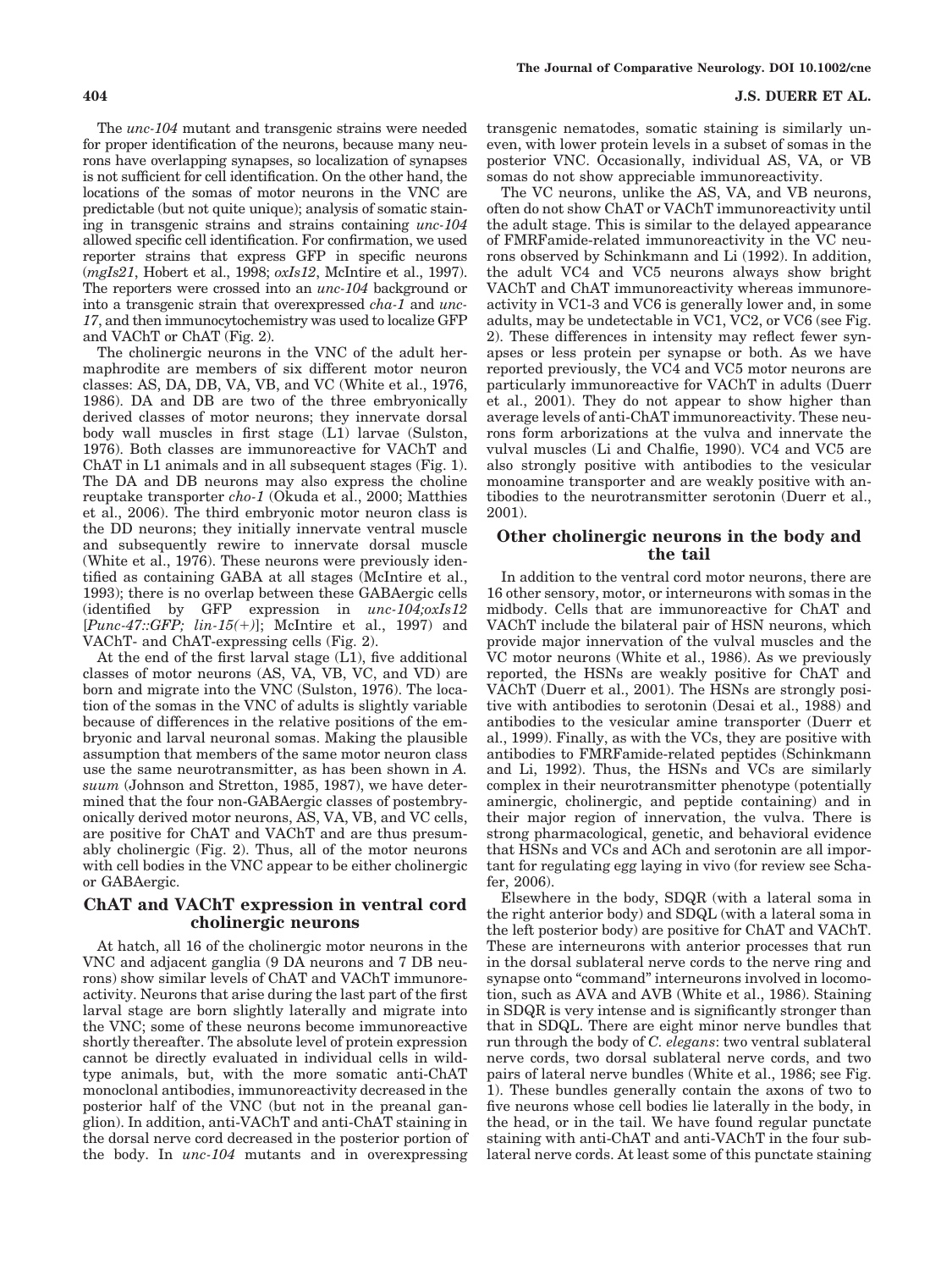may be due to SDQL and SDQR as well as the ALN interneurons or PLN interneurons (discussed below). A description of the identity and an electron microscopic description of the connectivity of the cells with synapses in the sublateral nerve cords are currently in progress (Duerr, Hall, and Rand, unpublished results).

The tail of *C. elegans* contains 39 neurons in 4 ganglia: the preanal ganglion, the dorsorectal ganglion, and a pair of lumbar ganglia (White et al., 1986; Hall and Russell, 1991). Because the location of the neuronal somas is variable, we double stained *unc-104* mutants with anti-UNC-86 (Finney and Ruvkun, 1990) and anti-VAChT antibodies to confirm cell identifications. We also constructed and examined *unc-104* strains expressing GFP in DVA (*Pdbl-1::GFP*; Suzuki et al., 1999); PHA, PHB, PHC, and PVP (*Pida-1::GFP*; Zahn et al., 2001); PHA and PVQ (*Plin-11::GFP*; Hobert et al., 1998); ALN, LUA, and PVC (*Pser-2::GFP*; Tsalik et al., 2003); or DVB (*Punc-47::GFP*; McIntire et al., 1997).

The preanal ganglion is formed as a swelling of the posterior part of the VNC. It contains the somas of 12 neurons, 7 members of the major motor neuron classes (AS, DA, DD, VA, and VD as described above), 3 interneurons, and 2 additional motor neurons. The motor neuron classes that appear cholinergic in the VNC also appear cholinergic in the preanal ganglion: two DAs, one AS, and one VA. In addition, the pair of PVP interneurons appears to be cholinergic. These embryonic neurons extend anterior processes in the VNC to the nerve ring, where they form a number of synapses (White et al., 1986; Hall and Russell, 1991). The processes of the left PVP and left PVQ help establish the left VNC tract (Garriga et al., 1993).

The dorsorectal ganglion contains the somas of 3 interneurons, whereas the right and left lumbar ganglia each contain 12 neural somas: 5 sensory neurons and 7 interneurons. One of the dorsorectal interneurons, DVC, appears to be cholinergic (as identified by its position and lack of GFP in *Punc-47::GFP*- and *Pdbl-1::GFP*-containing strains). In the lumbar ganglion, the bilateral ALN interneurons and bilateral PLN interneurons weakly and variably express VAChT and ChAT (identified by their position and expression of *Pser-2::GFP* or UNC-86). These interneurons send posterior processes that may have some sensory function as well as anterior processes in the dorsal (ALN) and ventral (PLN) sublateral nerve cords to the nerve ring. These anterior processes may contribute to the punctate ChAT and VAChT immunoreactivity present in these nerve cords (Duerr, Hall, and Rand, unpublished results). In addition, the bilateral pair of PVC interneurons (in the lumbar ganglia) is occasionally positive for ChAT and VAChT. These neurons have anterior processes with synaptic output in the VNC and nerve ring; they are important for controlling forward movement (White et al., 1986; Hall and Russell, 1991). Finally, the bilateral pair of PVW neurons, which send anterior processes in the VNC but contain few synapses (Hall and Russell, 1981), is weakly immunoreactive. We note that none of the cells clearly identified as sensory neurons in the tail (PHA, PHB, PHC, PQR, PVR, and PLM; see WormAtlas, 2006) appear to be cholinergic.

In *unc-104* mutants and in transgenic strains overexpressing ChAT and VAChT, the immunoreactivity in somas in the tail is more variable than in the ventral nerve cord somas. However, the pattern of synaptic expression in processes in the tail in wild-type nematodes is quite consistent. Therefore, our current hypothesis is that the variability in somatic staining in *unc-104* mutants and overexpressing strains does not reflect actual differences in the identity of the cholinergic cells but rather is due to variably low levels of cholinergic protein expression in cell somas; under some circumstances, the expression levels are low enough that they are close to the sensitivity limits of our immunohistochemical methods.

#### **Other nematode species**

We have assayed the ability of our panel of antibodies to recognize putative cholinergic neurons in related nematode species. Several of the antibodies recognize antigens with a distribution expected for ChAT or VAChT in *C. briggsae*, *C. remanei*, and *Pellioditis* sp. In the more distantly related parasitic nematode *A. suum*, one of the polyclonal antibodies to VAChT (C96) and three of the monoclonal antibodies to ChAT recognize proteins present in a subset of neurons in the nervous system (Duerr, Johnson, and Rand, unpublished observations). These labeled neurons include neurons that are known from biochemical evidence to contain ChAT activity (Johnson and Stretton, 1985).

#### **DISCUSSION**

## **Cholinergic neurons in** *C. elegans*

These studies provide a description of the cholinergic neurons in the body and tail of *C. elegans*; expression in the head will be described in a future communication. Among the 113 neuronal somas in the body and tail, 70 are motor neurons, and 51 of these 70 are positive for ChAT and VAChT (Table 1). These include two of the three major classes of body motor neurons in the L1 larva and six of the eight major classes in the adult ventral nerve cord. Among the other 19 motor neurons, 17 are GABAergic (McIntire et al., 1997). Among the 27 interneurons with somas in the body and tail, 12 interneurons are positive for ChAT and VAChT (many only weakly). In contrast, none of the 16 neurons that have been clearly identified as sensory neurons in this region contains ChAT or VAChT immunoreactivity (although the two ALN and two PLN neurons may be both interneurons and sensory neurons). Thus, ACh appears to be predominantly a neuromuscular transmitter in *C. elegans*. However, it is important to note that motor neurons in *C. elegans* often form synapses onto other neurons (especially other motor neurons) and therefore have some of the properties of interneurons (White et al., 1986).

It has been clear for many years that muscle in the large nematode *A. suum* responds to ACh and cholinergic agonists (del Castillo et al., 1963). The *A. suum* motor neurons corresponding to the *C. elegans* classes DA, DB, and AS (DE3, DE2, and DE1, respectively) were shown by electrophysiological analysis to be excitatory (Walrond et al., 1985), and direct enzymatic assay indicated that these same neurons contained ChAT activity (Johnson and Stretton, 1985). The immunolocalization studies presented above for *C. elegans* are completely consistent with the *A. suum* data; they provide additional evidence that DA, DB, and AS motor neurons are cholinergic. These results are also consistent with the finding that ionotropic ACh receptors or subunits are expressed in *C. elegans* body muscles (for review see Francis et al., 2003; Brown et al., 2006).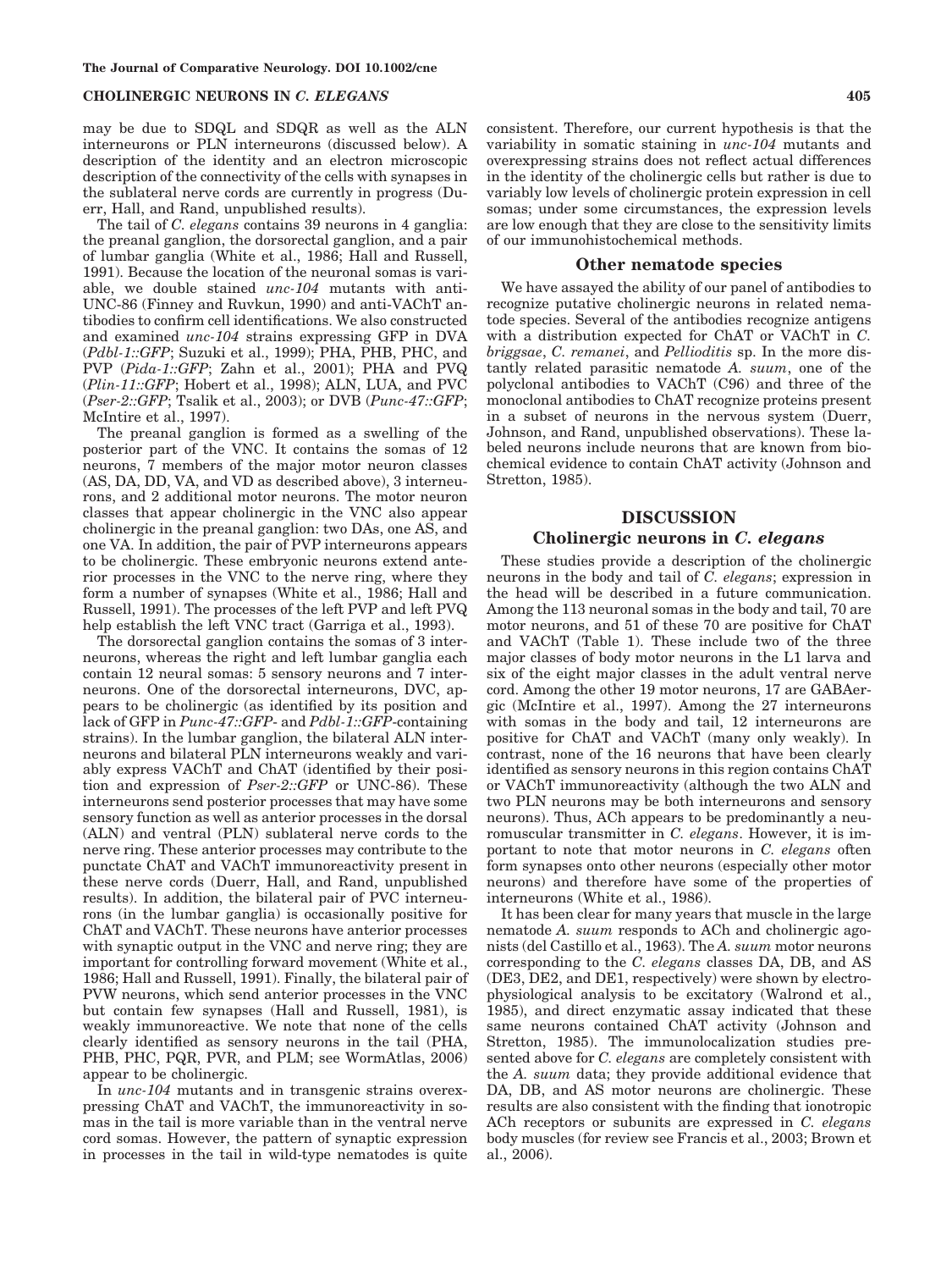#### **406 J.S. DUERR ET AL.**

In addition to the intense immunoreactivity in the ventral and dorsal nerve cords (predominantly from motor neurons with somas in the VNC), there is regular punctate staining in the dorsal and ventral sublateral nerve cords. Some of the immunoreactivity in the sublateral nerve cords is likely to be due to the processes of the pairs of SDQ interneurons (whose somas lie laterally in the body) and the ALN and PLN interneurons (whose somas are in the tail). Preliminary evidence suggests that some interneurons of the head also have cholinergic processes in the sublateral nerve cords (Duerr, Hall, and Rand, unpublished observations).

Other immunoreactive cells include the pair of HSN motor neurons and tail interneurons DVC, PVPL, and PVPR, and the two PVC and two PVW interneurons are weakly and variably immunoreactive. Although the weak and variable cholinergic expression in the PVW neurons might be related to their paucity of synapses, no such correlation is apparent with the PVC cells: they have significant synaptic output both in the ventral nerve cord and in the nerve ring (White et al., 1986). It is conceivable that the PVC neurons use an additional, more strongly expressed neurotransmitter; the PVC cells have not been observed to contain GABA, dopamine, or serotonin.

#### **Subcellular localization of ChAT**

Despite decades of study, there is still uncertainty about the precise subcellular location of ChAT activity in neurons. In *D. melanogaster*, ChAT immunoreactivity was present predominantly in neuropil, and ChAT appeared to be membrane associated (Pahud et al., 1998). Immunoelectron microscopic studies of ChAT distribution in vertebrates have yielded contradictory results, including 1) cytosolic distribution, 2) association with most membranes, or 3) localization in cytosol and also in association with synaptic vesicles and plasma membrane (for review see Oda, 1999). Biochemical studies indicated that most ChAT activity in mammals was soluble. However, studies also indicated that newly synthesized ACh was preferentially loaded into synaptic vesicles and released, implying spatial proximity between the sites of ACh synthesis and vesicular transport (Collier and Katz, 1974). Under some conditions, ChAT activity was purified in association with membranes, including synaptic vesicles, and ChAT localization may be altered by phosphorylation or GPI anchors; unfortunately, the significance of these findings is still controversial (Oda, 1999).

In *C. elegans*, biochemical studies found more than 90% of ChAT activity to be soluble, although a small amount required detergent extraction (Rand and Russell, 1985). We have now found different subcellular immunolocalization patterns of ChAT in *C. elegans*; one pattern is fairly uniform (R388), one is punctate (MAbs 1402, 1414), and one is mixed (MAbs 1401, 1415, 1432). All of these antibodies appeared to be specific for ChAT: staining was eliminated by preincubation with the immunogen, was decreased in particular *cha-1* mutant strains, and was increased in transgenic lines that overexpress ChAT. In addition, all of the monoclonal antibodies recognize a similar size protein on Western blots of nematode proteins. This specificity suggests that the different patterns might all be "correct," and might reflect alternative states of the ChAT protein. We therefore favor a model in which there are at least two conformations of the protein present (in all species), one soluble and relatively uniformly distributed and the other associated with membranes, especially at synapses. The conformation associated with membranes would be mislocalized in *unc-104* mutants (which have a defect in vesicle transport). In *C. elegans*, the forms might differ by covalent modification and/or association with other proteins, but there would be at least some epitopes present on the vesicle-associated ChAT that are missing or inaccessible on cytoplasmic ChAT. Thus, antibody preparations that recognize such epitopes would reveal a synaptic location for the enzyme, whereas antibodies recognizing other parts of the ChAT protein would reflect the total distribution of ChAT, and the small amount of synaptic ChAT would be masked by the abundance of soluble ChAT.

Complexity in the localization of neurotransmitter synthetic enzymes is found for at least two other enzymes; both tyrosine hydroxylase (dopamine synthesis) and L-glutamic acid decarboxylase (GABA synthesis) occur in membrane-associated and soluble forms (McGeer et al., 1971; Kuczenski and Mandell, 1972; Reetz et al., 1991; Kanaani et al., 1999). In addition, newly synthesized dopamine (Chen et al., 2003) and GABA (Jin et al., 2003) are preferentially loaded into synaptic vesicles for release. Thus, association of an active form of neurotransmitter synthetic enzymes with synaptic vesicles and transporters may be a general feature of neurons that release classical neurotransmitters.

In contrast to the case with ChAT, immunoreactivity with all anti-VAChT antibodies appears punctate in wildtype animals and is severely mislocalized in *unc-104* mutants. This is consistent with VAChT being an integral membrane protein of synaptic vesicles and is consistent with the pattern of VAChT immunoreactivity at the electron microscopic level in mammals and *D. melanogaster* (Gilmor et al., 1996; Yasuyama et al., 2002).

#### **Regulation of cholinergic proteins**

The *cha-1* and *unc-17* genes are uniquely organized: their messages, which share no coding sequence, are produced by alternative splicing (Alfonso et al., 1994b). The genes share a promoter and the first noncoding exon, with the rest of the *unc-17* exons contained within the first intron of *cha-1*. This overall organization is conserved in *D. melanogaster* and mammals; its uniqueness and preservation through evolution suggest a conserved function (Eiden, 1998). In most of the ventral cord cholinergic neurons of *C. elegans*, the relative levels of VAChT and ChAT immunoreactivity appear similar. However, levels of expression are disparate in several neurons in the head (ChAT generally more abundant) and in the VC4 and VC5 neurons in the body (VAChT more abundant). We do not know how these apparent differences arise; the two genes could be differentially transcribed or spliced in some cells or there might be differences in posttranslational processes. Future examination of the regulatory sequences in this locus may indicate possible sources of variable regulation. In mammals, ChAT is present in nonneuronal cells that lack VAChT; in these cells, ACh appears to be actively exported from the cytosol via a member of the organic cation transporter (OCT) family (for review see Racke et al., 2006). Nonvesicular release of ACh might also be important for axon guidance (Yang and Kunes, 2004). OCT family members have been identified in *C. elegans* (for review see Eraly et al., 2004), but it is not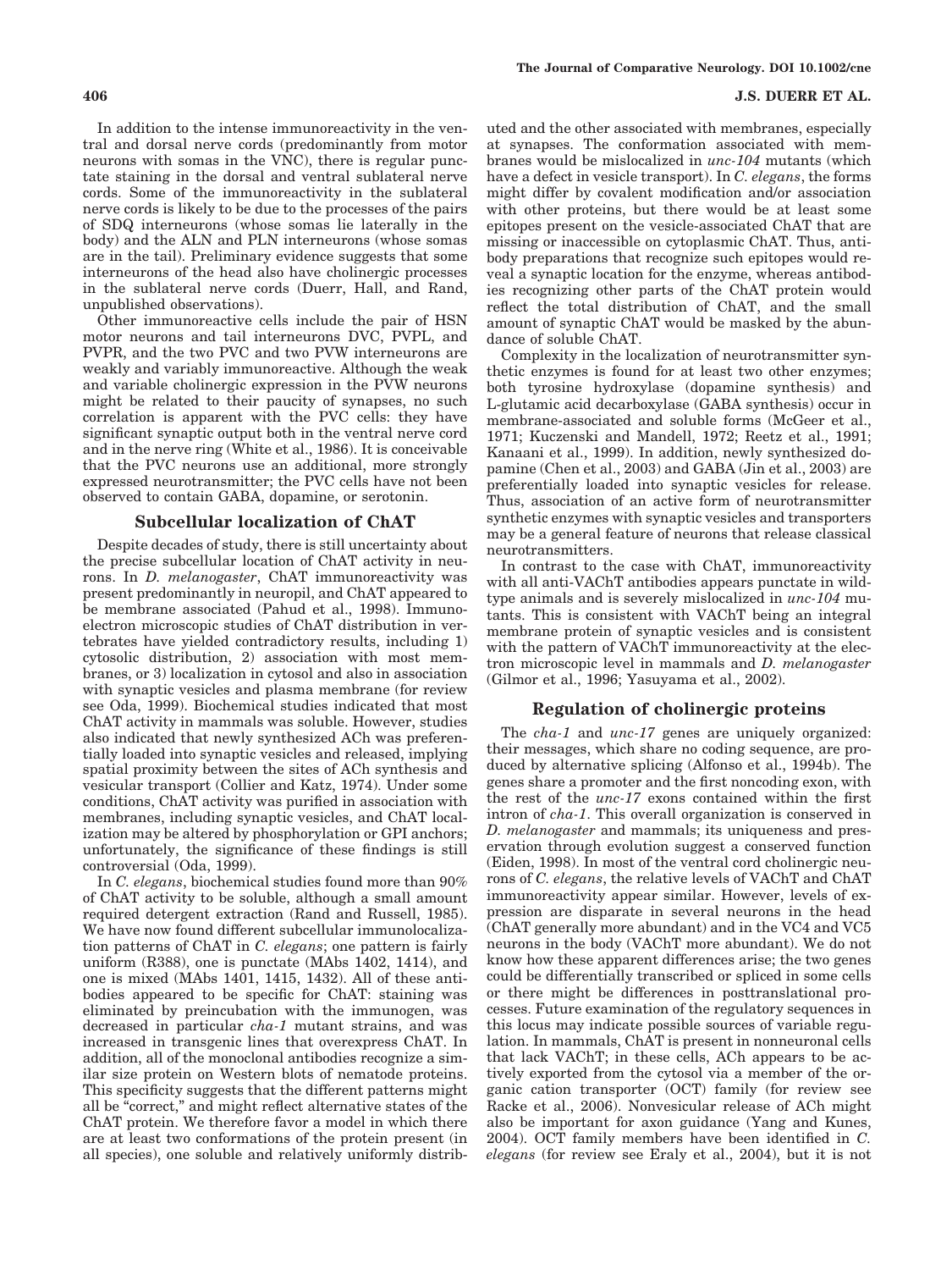known whether they have the correct specificity and location to transport ACh.

In addition to variations in the relative expression of ChAT vs. VAChT in specific cells, the overall level of both proteins appears to vary consistently, with lower levels of expression in many of the posterior VNC motor neurons (but high levels in the preanal ganglion). This is similar to studies in *A. suum* (Johnson and Stretton, 1985) reporting that ChAT enzymatic activity in posterior motor neurons was significantly lower than that in anterior motor neurons. Similarly, the anterior SDQR is more immunoreactive than the posterior SDQL. Finally, immunoreactivity for both ChAT and VAChT is weak and variable in many of the cells in the tail.

The cholinergic markers described in this paper are already proving useful for analyzing the development and morphology of cholinergic neurons in *C. elegans*. The putative cholinergic synapses visualized with these markers are distributed throughout the body at all developmental stages. These antibodies can be readily used to screen for and study mutants with altered identities, morphologies, or patterns of connectivity of cholinergic neurons and to examine the role of subcellular localization of ChAT in cholinergic function.

### **ACKNOWLEDGMENTS**

We thank the following individuals for their assistance or for reagents: Chuck and Naomi Esmon and Gary Ferrell (monoclonal antibody fusions); Pam Hoppe (transgenic methods); Sarah Crittendon (staining methods); Mike Nonet (synaptotagmin plasmid); Ji Ying Sze (anti-UNC-86 antibody); Alan Coulson (F57G7 cosmid); and Debbie Spaulding, Wendy Anderson, Jennifer Gaskin, and Nanda Filkin (technical assistance). Primers and peptide immunogens were synthesized by the Molecular Biology Resource Facility of the University of Oklahoma Health Sciences Center. Some nematode strains were provided by the *Caenorhabditis* Genetics Center, which is funded by the National Institutes of Health National Center for Research Resources. Finally, we acknowledge Carl Johnson and Tony Stretton for their heroically persistent, yet ultimately unsuccessful, attempts to isolate antibodies against nematode ChAT.

#### **LITERATURE CITED**

- Alfonso A, Grundahl K, Duerr JS, Han HP, Rand JB. 1993. The *Caenorhabditis elegans unc-17* gene: a putative vesicular acetylcholine transporter. Science 261:617– 619.
- Alfonso A, Grundahl K, McManus JR, Rand JB. 1994a. Cloning and characterization of the choline acetyltransferase structural gene (*cha-1*) from *C. elegans*. J Neurosci 14:2290 –2300.
- Alfonso A, Grundahl K, McManus JR, Asbury JM, Rand JB. 1994b. Alternative splicing leads to two cholinergic proteins in *Caenorhabditis elegans*. J Mol Biol 241:627– 630.
- Brenner S. 1974. The genetics of *Caenorhabditis elegans*. Genetics 77:71– 94.
- Brown LA, Jones AK, Buckingham SD, Mee CJ, Sattelle DB. 2006. Contributions from *Caenorhabditis elegans* functional genetics to antiparasitic drug target identification and validation: nicotinic acetylcholine receptors, a case study. Int J Parasitol 36:617– 624.
- Chen R, Wei J, Fowler SC, Wu JY. 2003. Demonstration of functional coupling between dopamine synthesis and its packaging into synaptic vesicles. J Biomed Sci 10:774 –781.
- Collier B, Katz HS. 1974. Acetylcholine synthesis from recaptured choline by a sympathetic ganglion. J Physiol 238:639 – 655.
- Desai C, Garriga G, McIntire SL, Horvitz HR. 1988. A genetic pathway for the development of the *Caenorhabditis elegans* HSN motor neurons. Nature 336:638 – 646.
- Duerr JS. 2006. Immunohistochemistry. In: The *C. elegans* Research Community, editors. WormBook. http://www.wormbook.org
- Duerr JS, Frisby DL, Gaskin J, Duke A, Asermely K, Huddleston D, Eiden LE, Rand JB. 1999. The *cat-1* gene of *Caenorhabditis elegans* encodes a vesicular monoamine transporter required for specific monoaminedependent behaviors. J Neurosci 19:72– 84.
- Duerr JS, Gaskin J, Rand JB. 2001. Identified neurons in *C. elegans* coexpress vesicular transporters for acetylcholine and monoamines. Am J Physiol Cell Physiol 280:C1616 –C1622.
- Eiden LE. 1998. The cholinergic gene locus. J Neurochem 70:2227–2240.
- Eraly SA, Monte JC, Nigam SK. 2004. Novel slc22 transporter homologs in fly, worm, and human clarify the phylogeny of organic anion and cation transporters. Physiol Genom 18:12–24.
- Finney M, Ruvkun G. 1990. The *unc-86* gene product couples cell lineage and cell identity in *C. elegans*. Cell 63:895–905.
- Francis MM, Mellem JE, Maricq AV. 2003. Bridging the gap between genes and behavior: recent advances in the electrophysiological analysis of neural function in *Caenorhabditis elegans*. Trends Neurosci 26:90 –99.
- Garriga G, Desai C, Horvitz HR. 1993. Cell interactions control the direction of outgrowth, branching and fasciculation of the HSN axons of *Caenorhabditis elegans*. Development 117:1071–1087.
- Gilmor ML, Nash NR, Roghani A, Edwards RH, Yi H, Hersch SM, Levey AI. 1996. Expression of the putative vesicular acetylcholine transporter in rat brain and localization in cholinergic synaptic vesicles. J Neurosci 16:2179 –2190.
- Hall DH, Hedgecock EM. 1991. Kinesin-related gene *unc-104* is required for axonal transport of synaptic vesicles in *C. elegans*. Cell 65:837– 847.
- Hall DH, Russell RL. 1991. The posterior nervous system of the nematode *Caenorhabditis elegans*: serial reconstruction of identified neurons and complete pattern of synaptic interactions. J Neurosci 11:1–22.
- Hobert O, D'Alberti T, Liu Y, Ruvkun G. 1998. Control of neural development and function in a thermoregulatory network by the LIM homeobox gene *lin-11*. J Neurosci 18:2084 –2096.
- Jin H, Wu H, Osterhaus G, Wei J, Davis K, Sha D, Floor E, Hsu CC, Kopke RD, Wu JY. 2003. Demonstration of functional coupling between gamma-aminobutyric acid (GABA) synthesis and vesicular GABA transport into synaptic vesicles. Proc Natl Acad Sci U S A 100:4293-4298.
- Johnson CD, Stretton AOW. 1985. Localization of choline acetyltransferase within identified motoneurons of the nematode *Ascaris*. J Neurosci 5:1984 –1992.
- Johnson CD, Stretton AOW. 1987. GABA-immunoreactivity in inhibitory motor neurons of the nematode *Ascaris*. J Neurosci 7:223–235.
- Kanaani J, Lissin D, Kash SF, Baekkeskov S. 1999. The hydrophilic isoform of glutamate decarboxylase, GAD67, is targeted to membranes and nerve terminals independent of dimerization with the hydrophobic membrane-anchored isoform, GAD65. J Biol Chem 274: 37200 –37209.
- Kuczenski RT, Mandell AJ. 1972. Regulatory properties of soluble and particulate rat brain tyrosine hydroxylase. J Biol Chem 247:3114 – 3122.
- Lee YS, Park YS, Chang DJ, Hwang JM, Min CK, Kaang BK, Cho NJ. 1999. Cloning and expression of a G protein-linked acetylcholine receptor from *Caenorhabditis elegans*. J Neurochem 72:58 – 65.
- Lee YS, Park YS, Nam S, Suh SJ, Lee J, Kaang BK, Cho NJ. 2000. Characterization of GAR-2, a novel G protein-linked acetylcholine receptor from *Caenorhabditis elegans*. J Neurochem 75:1800 –1809.
- Li C, Chalfie M. 1990. Organogenesis in *C. elegans*: Positioning of neurons and muscles in the egg-laying system. Neuron 4:681-695.
- Matthies DS, Fleming PA, Wilkes DM, Blakely RD. 2006. The *Caenorhabditis elegans* choline transporter CHO–1 sustains acetylcholine synthesis and motor function in an activity– dependent manner. J Neurosci 26:6200 – 6212.
- McGeer EG, McGeer PL, Wada JA. 1971. Distribution of tyrosine hydroxylase in human and animal brain. J Neurochem 18:1647–1658.
- McIntire SL, Jorgensen E, Kaplan J, Horvitz HR. 1993. The GABAergic nervous system of *Caenorhabditis elegans*. Nature 364:337–341.
- McIntire SL, Reimer RJ, Schuske K, Edwards RH, Jorgensen EM. 1997.